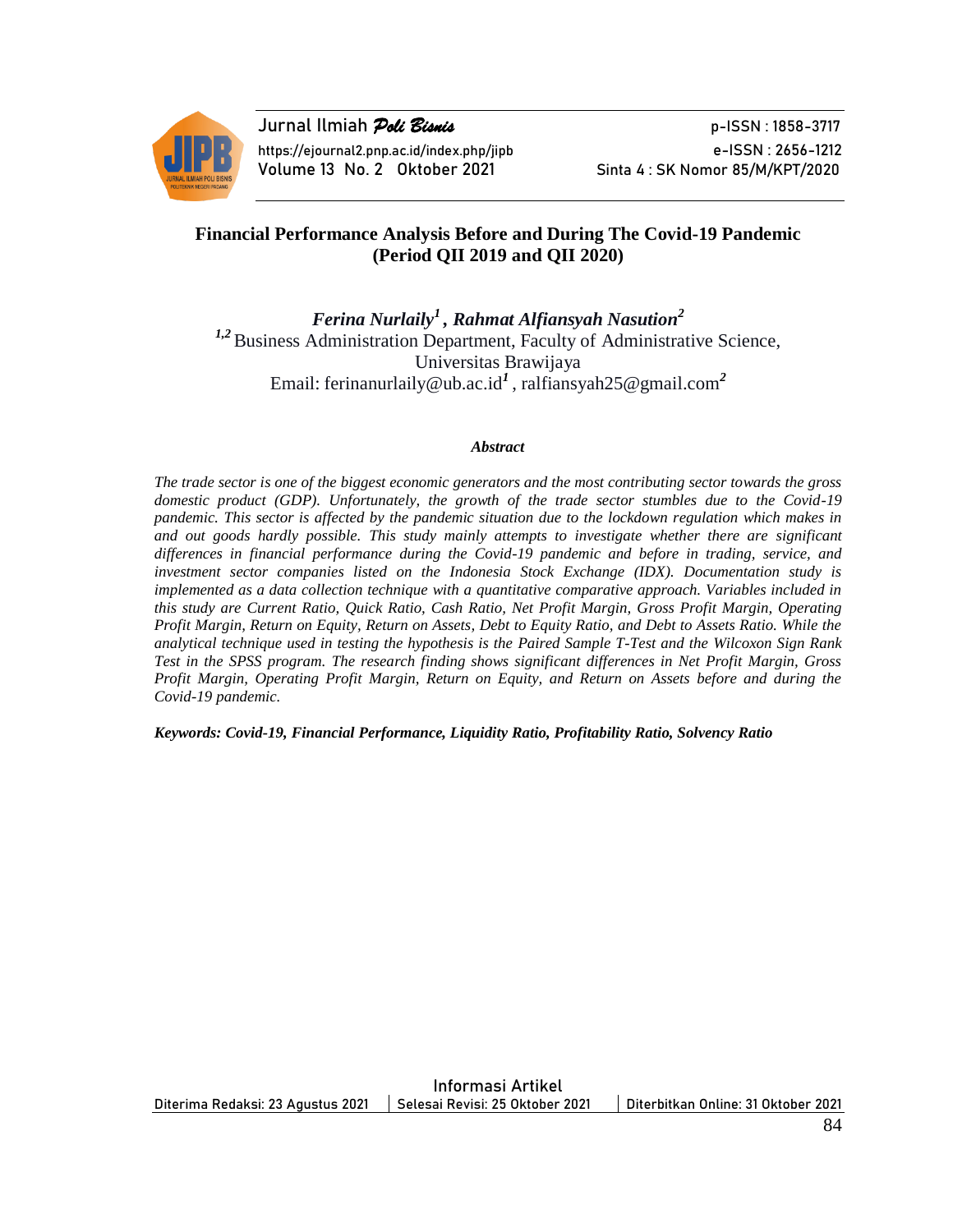## **INTRODUCTION**

One of the biggest economy generating sectors is the trade sector which contributes the most to gross domestic product (GDP) in Indonesia. The trade sector used to show a have good growth percentage every year. However, in 2020, this sector hit a great slump presumably due to the impact of the emergence of the Covid-19 pandemic (Badan Pusat Statistik, 2021). Data from Statistics Indonesia (BPS) revealed several real sectors that are affected by the Covid-19 pandemic which has been occurring since December 2019, one of which is the trade sector. The decline in demand side is the reason behind it where this situation occurred due to the lockdown, which led to the in and out goods difficulties across the countries. Thus the transactions in export and import were as well decreased.

Apart from trade sectors, service and investment are also slowing down, even declining significantly. BPS declared that the service sector experienced a 17,48% decrease during the second quarter of 2020 observed from GDP growth by business field (Badan Pusat Statistik, 2021). The service sector strongly depends on the mobility and interactions between consumers and producers, whereas the Covid-19 pandemic halts these activities supported by applicable prohibitions. Whereas if referring to the Head of the Investment Coordinating Board (BKPM), Bahlil Lahadalia, this sector is the most demanded sector for the last 5 years or has recorded an investment realization of Rp. 465.4 trillion or 57.5% of total investment (Badan Koordinasi Penanaman Modal, 2021). It shows that the slump is not in line with how much the investors are interested in the capital market. Likewise, in the investment sector, the government lowers down the invention target at 7.8% or as much as Rp. 817.2 trillion from 886.1 trillion in 2020 due to Covid-19 (Badan Koordinasi Penanaman Modal, 2021).

The Covid-19 pandemic is a global disease outbreak caused by the coronavirus or severe acute respiratory syndrome coronavirus 2 (SARS-CoV-2) which was first discovered in Wuhan, China. According to World Health Organization (WHO), this virus spreads rapidly through droplets from the nose or mouth of the patient when coughing and sneezing which can then be transmitted through their surroundings. Therefore the Director-General of the World Health Organization (WHO), Tedros Adhanom Ghebreyesus, announced that the coronavirus was categorized as a global pandemic (World Heath Organization, 2020). This notice has evoked many countries including Indonesia to respond quickly to prevent the spread by following the health protocol and social distancing/physical distancing under the guidelines from WHO. Several regions issued regional restrictions which refrain several activities such as working, studying, and worshiping to be done outside home or limit office and factory capacity to reduce direct interaction between individuals. Thus it is expected to stop the intensity of virus transmission (Humas Sekretariat Kabinet Republik Indonesia, 2020).

However, some companies find it difficult to do their operational activities with the employees working from home. Hence the operational cost is then streamlined by delaying the payday or even terminating the employment. Mr. President Joko Widodo, reveals a surge of unemployment by 3.7 million people, a 53% increase from the previous number (Kompas, 2020). Certainly, this condition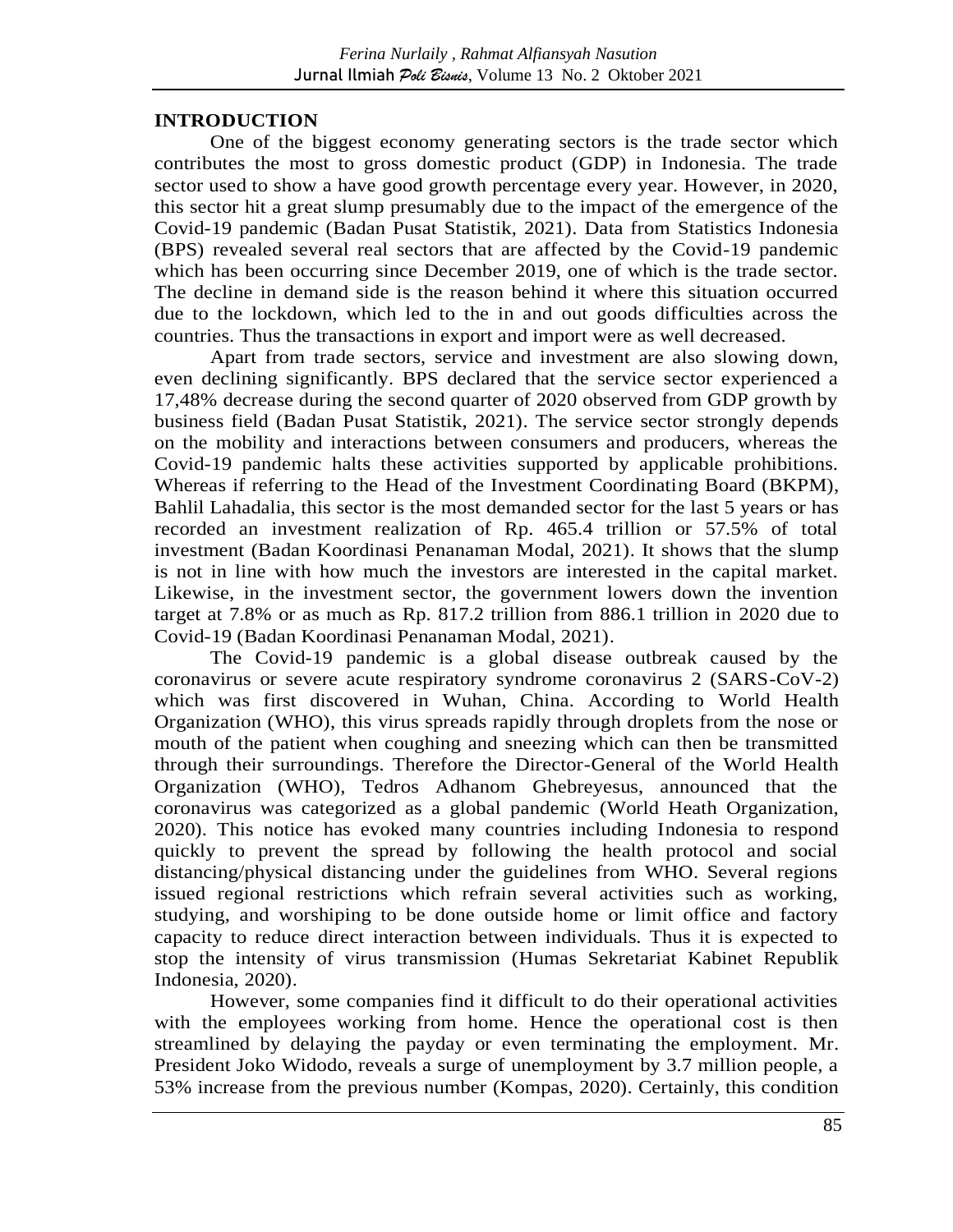affects market response in Indonesia. People tend to reduce their consumption and limit their expenses to survive this situation which leads to disruption of commercial activities. The decline of market demand gives a direct impact on several sectors such as trade, service, and investment.

The most common parameter used to identify whether or not a company is affected by a pandemic situation is a financial approach through the assessment of the company's financial performance from its financial statements by comparing the financial ratios such as liquidity (current ratio, quick ratio, and cash ratio) for determine a company's ability to pay their short-term obligation, then solvency (debt to assets ratio and debt to equity ratio) for measure an enterprise's ability to meet its long term obligation, and profitability ratios (net profit margin, gross profit margin, operating profit margin, return on equity, and return on assets) to evaluate the company's ability to generate income or profitability. With financial performance data, a company will be aware of its financial situation in each period which can be useful for the distribution or collection of funds.

Several previous studies became reference material in this study, including research conducted by Rababah et al (2020) and Shen et al (2020) in China, both of them mentioned that the COVID-19 pandemic had a fairly high negative impact on the financial performance of companies in China. this is directly reflected in the decline in revenue, profitability, and investment in companies listed on the Shanghai Stock Exchange. However, this study also refers to research by Roosdiana (2020) and Rahmani (2020) who conducted research on property companies and studies on LQ45 issuers in Indonesia, which stated that the COVID-19 pandemic did not have a significant effect on its financial performance.

Thus, we can learn from these previous studies that have different results. So this research was conducted to prove the results of previous studies and expected to provide a better picture for this topic. Furthermore, there is still a few numbers of research for these topics in developing countries, so this research is expected to provide an overview of how COVID-19 affects developing countries, especially Indonesia. Hypothesis is a temporary answer for research problems that has a weak validity and therefore require to be empirically tested. It is said to be temporary, as the answers given are based on relevant theories instead of empirical facts obtained through data collection. Based on the explanation above, the hypotheses in this study are:

- H<sub>1</sub>: There is a significant difference in the Current Ratio (Liquidity Ratio) before and during the Covid-19 pandemic in the trade, services, and investment sectors listed on the Indonesia Stock Exchange.
- H2: There is a significant difference in Quick Ratio (Liquidity Ratio) before and during the Covid-19 pandemic in the trade, services, and investment sectors listed on the Indonesia Stock Exchange.
- H3: There is a significant difference in Cash Ratio (Liquidity Ratio) before and during the Covid-19 pandemic in the trade, services, and investment sectors listed on the Indonesia Stock Exchange.
- H4: There is a significant difference in Net Profit Margin (Profitabolity Ratio) before and during the Covid-19 pandemic in the trade, services, and investment sectors listed on the Indonesia Stock Exchange.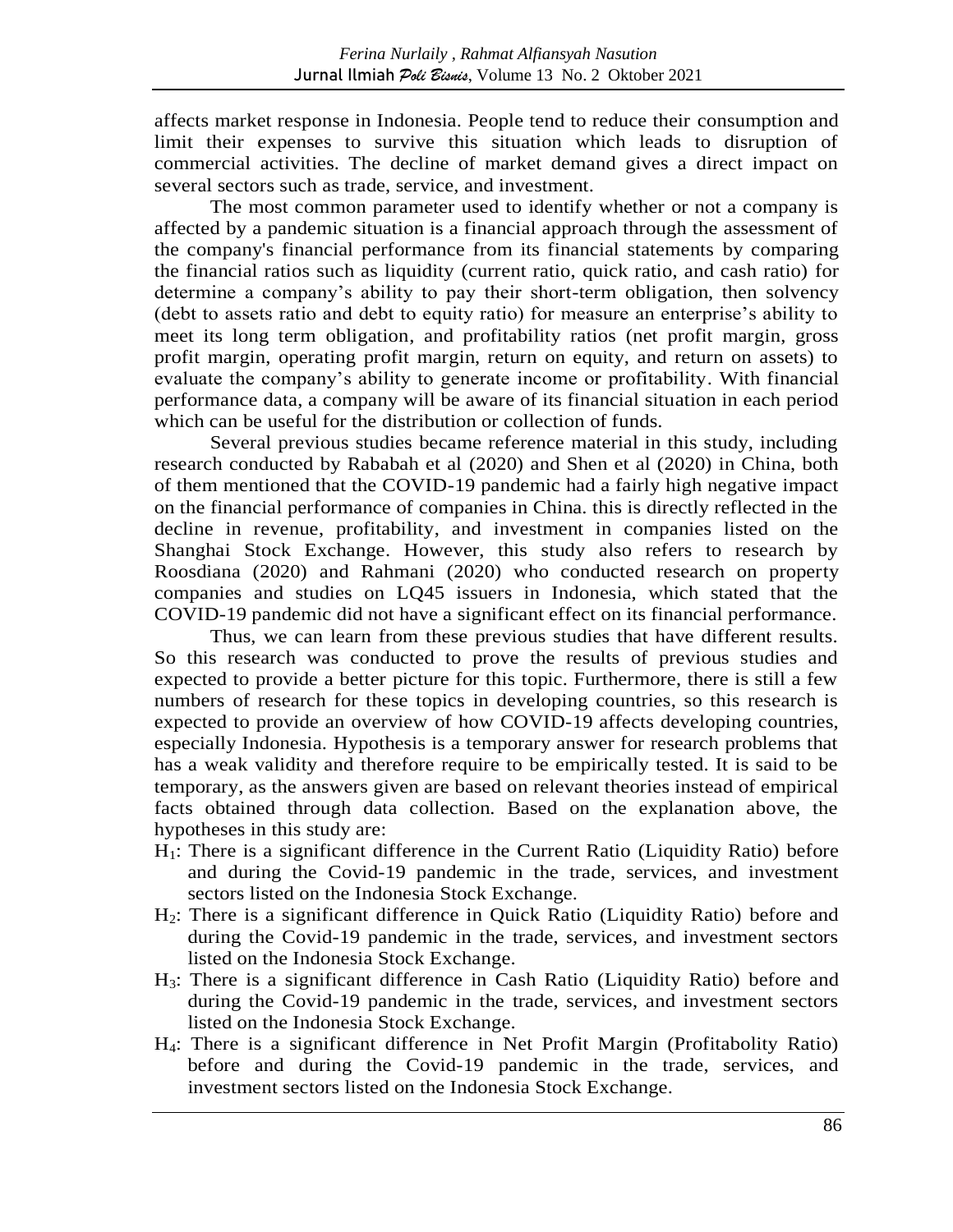- H5: There is a significant difference in Gross Profit Margin (Profitabolity Ratio) before and during the Covid-19 pandemic in the trade, services, and investment sectors listed on the Indonesia Stock Exchange.
- H6: There is a significant difference in Operating Profit Margin (Profitabolity Ratio) before and during the Covid-19 pandemic in the trade, services, and investment sectors listed on the Indonesia Stock Exchange.
- H7: There is a significant difference in Return on Equity (Profitabolity Ratio) before and during the Covid-19 pandemic in the trade, services, and investment sectors listed on the Indonesia Stock Exchange.
- $H_8$ : There is a significant difference in Return on Assets (Profitabolity Ratio) before and during the Covid-19 pandemic in the trade, services, and investment sectors listed on the Indonesia Stock Exchange.
- H9: There is a significant difference in Debt to Equity (Solvency Ratio) Ratio before and during the Covid-19 pandemic in the trade, services, and investment sectors listed on the Indonesia Stock Exchange.
- H10: There is a significant difference in Debt to Assets (Solvency Ratio) before and during the Covid-19 pandemic in the trade, services, and investment sectors listed on the Indonesia Stock Exchange.

## **RESEARCH METHOD**

A comparative study with a quantitative approach is implemented in this study, which attempts to determine and analyze whether there are differences in the company's financial performance due to the impact of the Covid-19 pandemic through financial ratios such as liquidity, solvency, and profitability ratios. The data type used in this study is secondary data, which is obtained indirectly or through the intermediary party. The data was collected from the Indonesia Stock Exchange (IDX) website (www.IDX.co.id) and other supporting websites such as www.idnfinancials.com which provide financial information of companies in Indonesia. These sites were chosen due to the accuracy and sufficiency of this research.

The population in this study includes 176 companies in the trade, service, and investment sectors listed on the Indonesia Stock Exchange. Purposive Sampling method is used by a classification based on certain criteria: companies that publish financial statements in the second quarter of 2019 and the second quarter of 2020, are not currently suspended (non-active) by the IDX, and carry out operational activities in the second quarter of 2019 and 2020. After shortlisting, there are 146 remaining companies to be the research sample. The data of company's financial statements were collected from the official website of the Indonesia Stock Exchange (IDX).

Normality tests and hypothesis testing were carried out to analyze the data and test the hypothesis in this study. Descriptive statistics illustrate the data by the depiction of the mean, standard deviation, variance, maximum, and minimum. The normality testing method uses Kolmogorov-Smirnov statistical test to determine whether or not the sample used in this study is normally distributed (Ghozali, 2013). There are two methods used in hypothesis testing: Paired Sample T-test and Wilcoxon Sign Rank Test. Paired Sample T-test method is used when the data is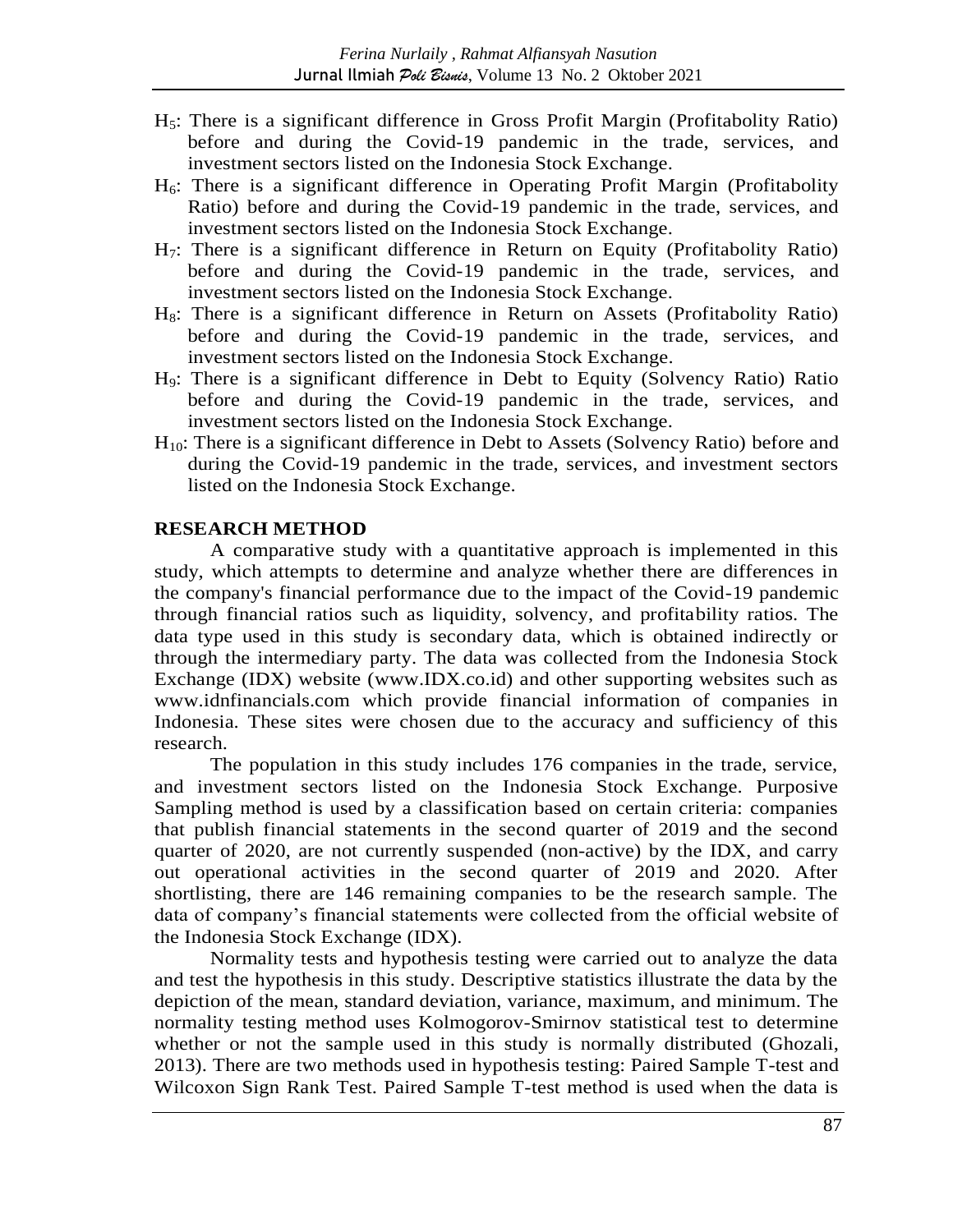normally distributed or has a significance value  $>$  (0.05), whereas if the data is not normally distributed or has a significance value  $\lt$  (0.05), then the Wilcoxon Sign Rank Test method is used instead. Both methods are used to determine the acceptance of the hypotheses (Ghozali, 2013).

# **RESULTS AND DISCUSSION**

The basic purpose of this study is to prove whether there are differences in the financial performance of companies in the trade, services, and investment sectors listed on the Indonesia Stock Exchange at the beginning of the Covid-19 pandemic that is identified based on Current Ratio, Quick Ratio, Cash Ratio, Net Profit. Margin, Gross Profit Margin, Operating Profit Margin, Return on Equity, Return on Assets, Debt to Equity Ratio, and Debt to Assets Ratio in the 2nd quarter of 2019 and 2020. The results of the Descriptive Statistics Test are shown in Table 1.

| <b>Period</b>             | Variable                       | <b>Mean</b> | <b>DS</b> | Min.    | Max. |
|---------------------------|--------------------------------|-------------|-----------|---------|------|
| 2nd                       | <b>Current Ratio</b>           | 1.7966      | 1.16494   | 0.14    | 6.53 |
| Quarter<br>of 2020        | Quick Ratio                    | 1.2806      | 0.93786   | 0.05    | 3.78 |
|                           | <b>Cash Ratio</b>              | 0.3883      | 0.53582   | 0.00    | 2.63 |
|                           | Net Profit Margin              | $-0.2066$   | 0.55619   | $-3.21$ | 0.97 |
| 2nd<br>Quarter<br>of 2019 | <b>Gross Profit Margin</b>     | 0.2737      | 0.34039   | $-2.04$ | 1.15 |
|                           | <b>Operating Profit Margin</b> | $-0.2039$   | 0.57129   | $-3.21$ | 1.15 |
|                           | Return on Equity               | $-0.0229$   | 0.08166   | $-0.36$ | 0.17 |
|                           | <b>Return on Assets</b>        | $-0.0115$   | 0.04222   | $-0.17$ | 0.09 |
|                           | Debt to Equity Ratio           | 1.0439      | 1.11546   | $-2.71$ | 4.30 |
|                           | Debt to Assets Ratio           | 0.5381      | 0.62161   | 0.05    | 6.02 |
|                           | <b>Current Ratio</b>           | 1.8342      | 1.32907   | 0.05    | 8.29 |
|                           | Quick Ratio                    | 1.3261      | 1.00473   | 0.05    | 5.99 |
|                           | <b>Cash Ratio</b>              | 0.3568      | 0.45492   | 0.01    | 2.70 |
|                           | Net Profit Margin              | $-0.0063$   | 0.30377   | $-2.16$ | 0.88 |
|                           | <b>Gross Profit Margin</b>     | 0.3266      | 0.29756   | $-1.54$ | 1.00 |
|                           | <b>Operating Profit Margin</b> | 0.0111      | 0.31531   | $-2.16$ | 0.93 |
|                           | Return on Equity               | 0.0359      | 0.05229   | $-0.09$ | 0.18 |
|                           | <b>Return on Assets</b>        | 0.0193      | 0.03459   | $-0.06$ | 0.14 |
|                           | Debt to Equity Ratio           | 0.9990      | 1.18889   | $-2.99$ | 6.19 |
|                           | Debt to Assets Ratio           | 0.5030      | 0.45574   | 0.06    | 3.96 |

**Table 1 Descriptive Statistics Test**

The results shown in table 2 have been processed and concluded based on the significance value. The data is normally distributed when the significance value of the variable is greater than 0.05, otherwise, if the value is less than 0.05 then the data is not normally distributed. The overall data listed in table 2 is not normally distributed.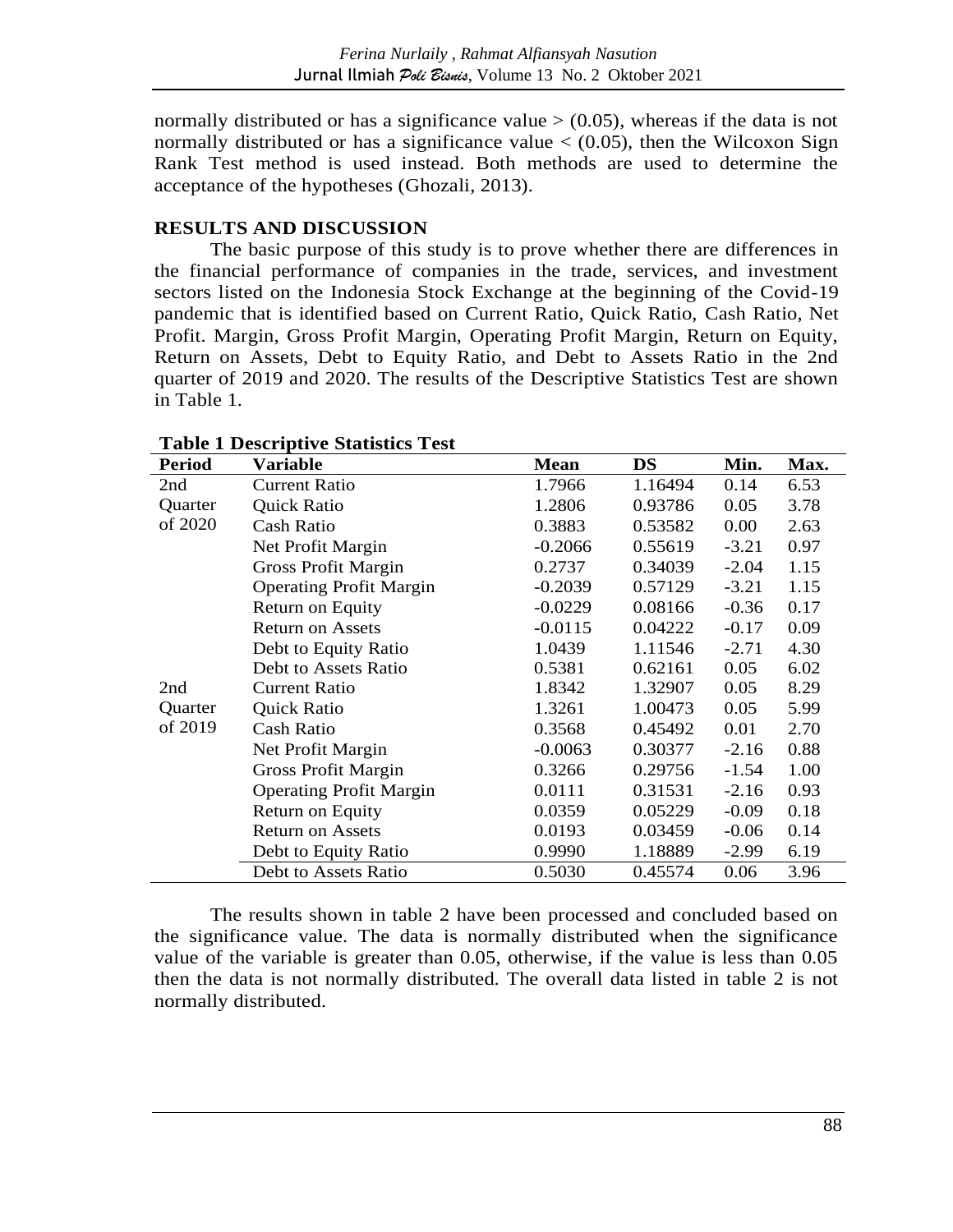#### *Ferina Nurlaily , Rahmat Alfiansyah Nasution* Jurnal Ilmiah *Poli Bisnis*, Volume 13 No. 2 Oktober 2021

| <b>Period</b> | $\mathbf{r}$ and $\mathbf{r}$ and $\mathbf{r}$<br><b>Variable</b> | Sig.  | <b>Note</b>              |  |
|---------------|-------------------------------------------------------------------|-------|--------------------------|--|
| 2nd           | <b>Current Ratio</b>                                              | 0.000 | Not normally distributed |  |
| Quarter       | <b>Quick Ratio</b>                                                | 0.000 | Not normally distributed |  |
| of 2020       | <b>Cash Ratio</b>                                                 | 0.000 | Not normally distributed |  |
|               | Net Profit Margin                                                 | 0.000 | Not normally distributed |  |
|               | <b>Gross Profit Margin</b>                                        | 0.000 | Not normally distributed |  |
|               | <b>Operating Profit Margin</b>                                    | 0.000 | Not normally distributed |  |
|               | Return on Equity                                                  | 0.000 | Not normally distributed |  |
|               | <b>Return on Assets</b>                                           | 0.000 | Not normally distributed |  |
|               | Debt to Equity Ratio                                              | 0.000 | Not normally distributed |  |
|               | Debt to Assets Ratio                                              | 0.000 | Not normally distributed |  |
| 2nd           | <b>Current Ratio</b>                                              | 0.000 | Not normally distributed |  |
| Quarter       | Quick Ratio                                                       | 0.000 | Not normally distributed |  |
| of 2019       | <b>Cash Ratio</b>                                                 | 0.000 | Not normally distributed |  |
|               | Net Profit Margin                                                 | 0.000 | Not normally distributed |  |
|               | <b>Gross Profit Margin</b>                                        | 0.000 | Not normally distributed |  |
|               | <b>Operating Profit Margin</b>                                    | 0.000 | Not normally distributed |  |
|               | Return on Equity                                                  | 0.000 | Not normally distributed |  |
|               | <b>Return on Assets</b>                                           | 0.000 | Not normally distributed |  |
|               | Debt to Equity Ratio                                              | 0.000 | Not normally distributed |  |
|               | Debt to Assets Ratio                                              | 0.000 | Not normally distributed |  |

## **Table 2 Normality Test**

The data were then tested using the Wilcoxon Sign Rank Test method for the hypothesis testing, shown in Table 3 as follows.

| <b>Hyphotesis</b>          | <b>Variable</b>            | <b>Sig</b> | $\alpha$ | <b>Conclusion</b>           |
|----------------------------|----------------------------|------------|----------|-----------------------------|
| H1<br><b>Current Ratio</b> |                            | 0.536      | 0.05     | Not significantly different |
| H <sub>2</sub>             | <b>Quick Ratio</b>         | 0.249      | 0.05     | Not significantly different |
| H <sub>3</sub>             | <b>Cash Ratio</b>          |            | 0.05     | Not significantly different |
| H4                         | Net Profit Margin          | 0.000      | 0.05     | Significantly different     |
| H <sub>5</sub>             | <b>Gross Profit Margin</b> | 0.000      | 0.05     | Significantly different     |
| H <sub>6</sub>             | Operating<br>Profit        | 0.000      | 0.05     | Significantly different     |
|                            | Margin                     |            |          |                             |
| H7                         | Return on Equity           | 0.000      | 0.05     | Significantly different     |
| H <sub>8</sub>             | <b>Return on Assets</b>    | 0.000      | 0.05     | Significantly different     |
| H <sub>9</sub>             | Debt to Equity Ratio       | 0.220      | 0.05     | Not significantly different |
| H10                        | Debt to Assets Ratio       | 0.157      | 0.05     | Not significantly different |

Results on hypothesis testing using the Wilcoxon Sign Rank Test reveal that the variable of Current Ratio does not show any significant difference between the time before and during the Covid-19 pandemic, indicated by the probability value of 0.536. However, based on the result of descriptive statistical analysis, this variable decrease in the average value percentage by 3.75%. According to Kasmir (2013), this decrease in the average value percentage indicates the weakening of a company's ability to pay its current debt using current assets. In conclusion, there is a decrease in Current Ratio average from before the time of the Covid-19 pandemic, yet not significant based on statistic measurement . It is possible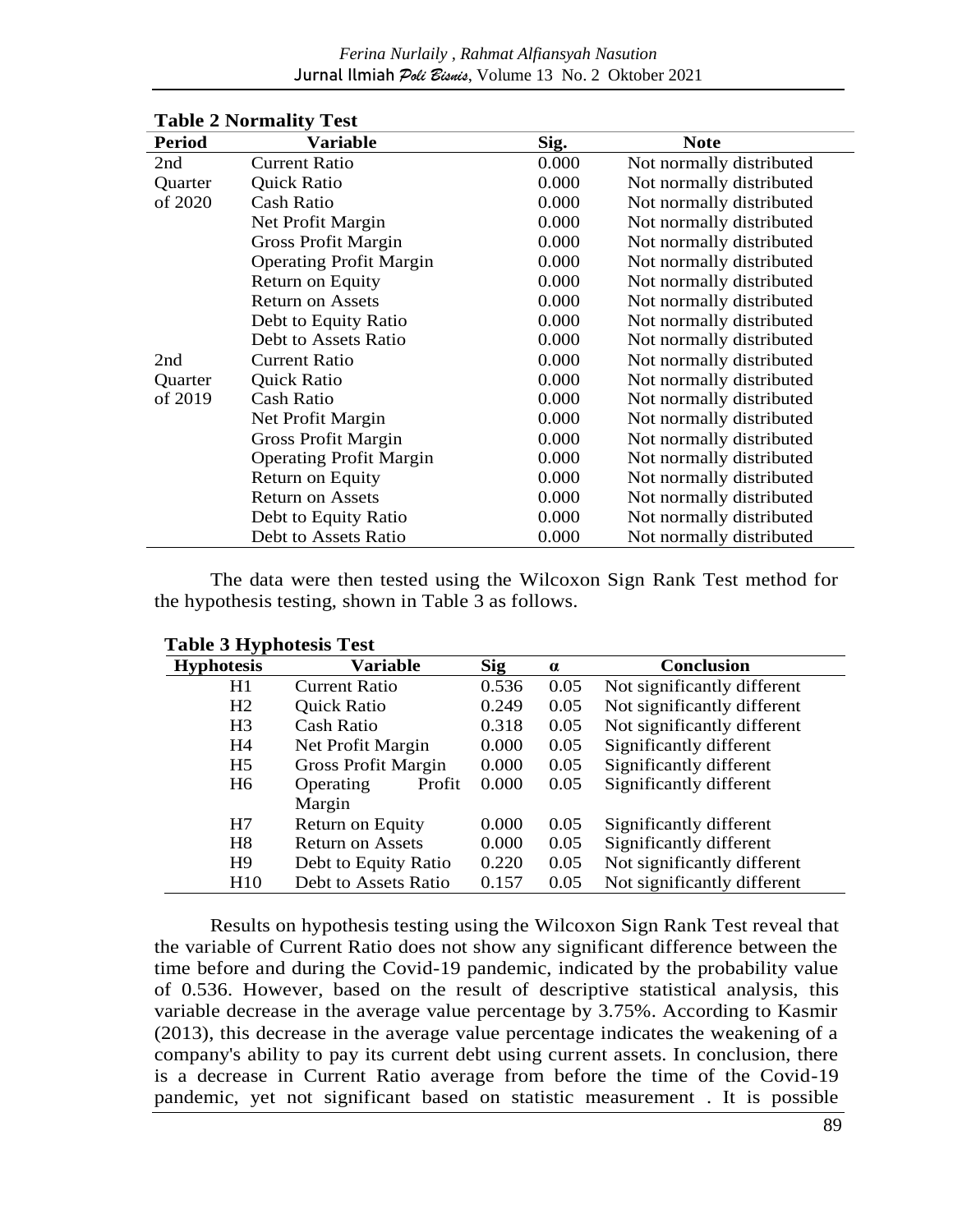because in the second quarter of 2020 the pandemic had not lasted too long and the companies were still capable to pay off current debts using current assets. A previous study by Roosdiana (2020) and Rahmani (2020) makes a good agreement which resulted no significant difference in liquidity ratio observed from the property and Real Estate companies listed on the IDX before and during the Covid-19 pandemic.

In the same position, the Quick Ratio variable did not experience significant differences during and before the Covid-19 pandemic (Table 3). Based on the results of descriptive statistical analysis, this variable shows a 4.55% decrease in average value. According to Kasmir (2013), this indicates the weakening of a company's ability to pay its current debts through current assets without taking into account its inventory. These two test results show that although the Quick Ratio experience a decrease before and during the Covid-19 pandemic, the decline is not statistically significant. This resembles the discussion on Current Ratio variable, which in the second quarter of 2020 the Covid-19 pandemic was still quite recent, thus the company could still pay off its current debt using current assets without considering its inventory.

The Cash Ratio variable also did not experience a significant difference during and before the Covid-19 pandemic, although in the Table 1 the descriptive statistics average value shows an increase of 3.18%. According to Kasmir (2016), an increase in the percentage of the average value on this variable indicates the improved ability of a company to pay its current debts using cash and its equivalents. Thus, the results point to an increase in the average value of the Cash Ratio before and during the Covid-19 pandemic even though it is not statistically significant. Although not statistically proven, this finding can indicate the increase of cash allocation in the trade, services, and investment sectors can happen despite the pandemic situation.

Based on Table 3 Net Profit Margin shows a greatly significant difference during and before the Covid-19 pandemic. It supported by descriptive statistical analysis in Table 1 that showing a decrease in the average value percentage of the Net Profit Margin variable. According to Kasmir (2016), this indicates the weakening of a company's ability to generate net income. Result reveals a 20.03% decline of average value meaning that in the 2nd quarter of 2020 or at the beginning of the Covid-19 pandemic in Indonesia, companies in this sector decreased their ability to generate net profit significantly. This situation might be due to the massive reduction of people's purchasing ability during the Covid-19 pandemic which has resulted in the lessening of bargaining power in the market. Consequently, the trade, service, and investment sector companies will find it difficult to carry out their commercial activities. These results make a good agreement with research conducted by Rababah et al. (2020) and Shen et al. (2020) in China which depicted a significant difference in the profitability ratios of companies listed on the Shanghai Stock Exchange, China. In contrast, research conducted by Roosdiana (2020) and Rahmani (2020) showed otherwise. There was no significant difference in the profitability ratios of property and real estate companies listed on the IDX before and during the Covid-19 pandemic.

Results of the Gross Profit Margin in Table 3 the hypothesis test exhibit a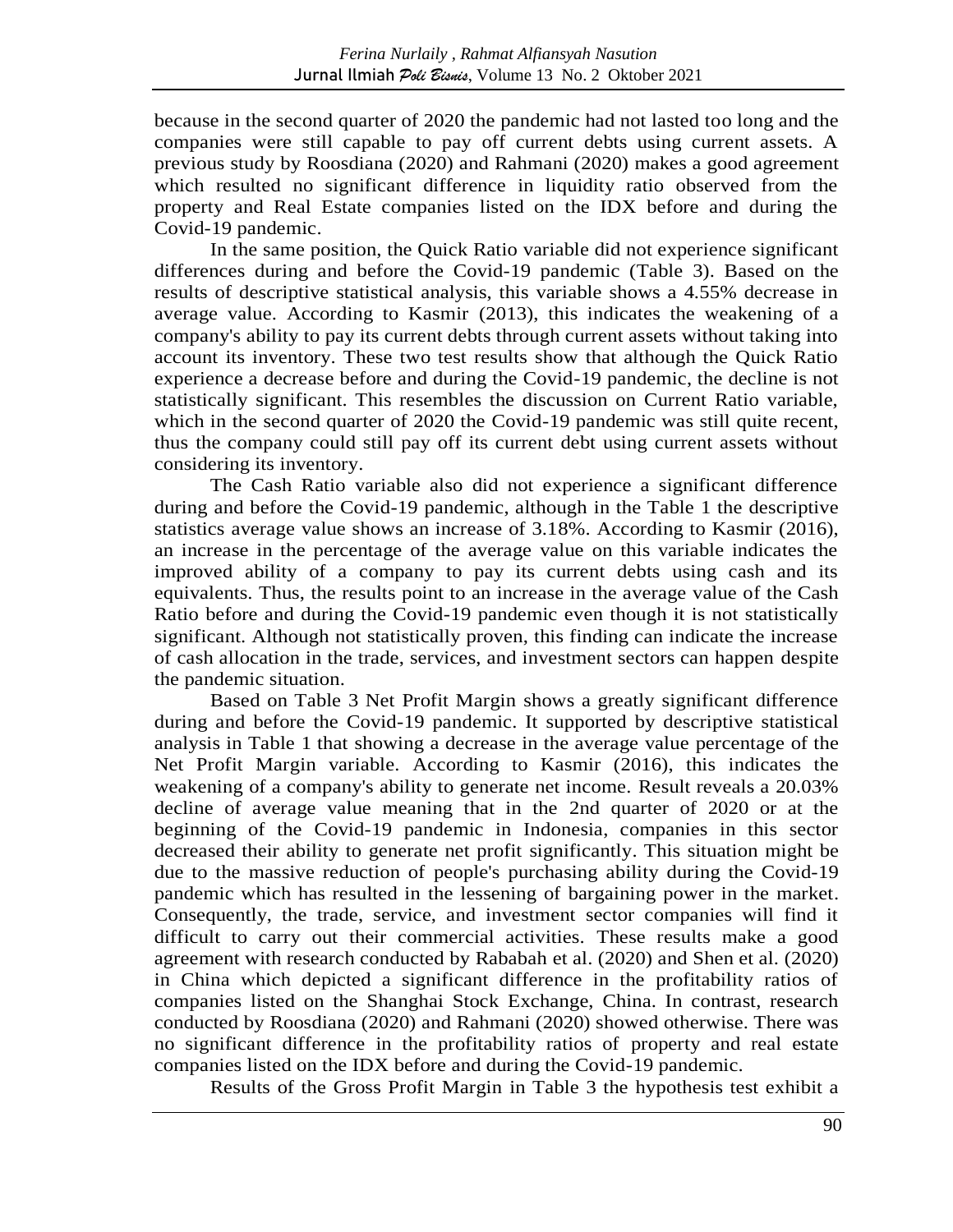highly significant difference is during and before the Covid-19 pandemic. The results of descriptive statistical analysis showed a decrease in the percentage of the average value of the Gross Profit Margin variable (Table 1). Kasmir (2016) explained that the decrease in the percentage of the average value on this variable indicates the weakening of a company's ability to streamline its commercial activities. As much as a 5.3% decrease of average value shows that in the 2nd quarter of 2020 or at the beginning of the Covid-19 pandemic in Indonesia, companies in this sector experienced a decline in their ability to streamline their commercial activities significantly. Similar to the discussion on the Net Profit Margin variable, where the decline occurred due to decreasing level of public consumption due to the Covid-19 pandemic. Furthermore, Operating Profit Margin shows a highly significant difference during and before the Covid-19 pandemic (Table 3). The percentage of the average value of the Operating Profit Margin variable in 2019 and 2020 happens to decrease which indicates a weakening of a company's ability to generate profits from operational activities (Kasmir, 2016). Based on Table 1, the result denotes a 21.5% decrease signifying that in the 2nd quarter of 2020 or at the beginning of the Covid-19 pandemic in Indonesia, companies in this sector lacking their ability to generate profit from their operational activities. The decrease or difference is significant, caused by a decrease in the level of community consumption due to the Covid-19 pandemic, similar to Net Profit Margin and Gross Profit Margin.

Return on Equity exhibits a decline in the percentage of the average value of 5.88% (Table 1). According to Kasmir (2016), the decrease in the percentage of the average value on this variable indicates the weakening of a company's ability to earn profits from shareholder investment. This shows that in the 2nd quarter of 2020 or at the beginning of the Covid-19 pandemic in Indonesia, companies in this sector experienced an ability weakening in generating returns on shareholder investment. The decrease or difference appears to be significant likely due to lower profits earned by companies in the sector of trade, services, and investment compared to the previous quarter caused by the Covid-19 pandemic. Since the company's equity has been implanted before the emerging of the Covid-19 pandemic, thus the drop of the profit during the pandemic greatly affects the results of the Return on Equity ratio, because more lower the profit earned, more lower return on equity ratio will be. Return on Assets is significantly different during and before the Covid-19 pandemic (Table 3). The data of descriptive statistical analysis results denotes a 3.08% decrease in the percentage of the average value of the Return on Assets variable (Table 1) The decrease in the percentage of the average value on this variable indicates the weakening of a company's ability to earn profits from the assets used (Kasmir, 2016). In other words, companies in this sector experienced a significant decline in their ability to generate profit from the assets used in the 2nd quarter of 2020 or at the beginning of the Covid-19 pandemic in Indonesia. As the previous discussion on Return on Equity variable has been elaborated, a significant decline occurred because assets had been invested from before the Covid-19 pandemic so that the profit reduction due to the Covid-19 pandemic will affect the return on the company's assets in the trade, service and investment sectors.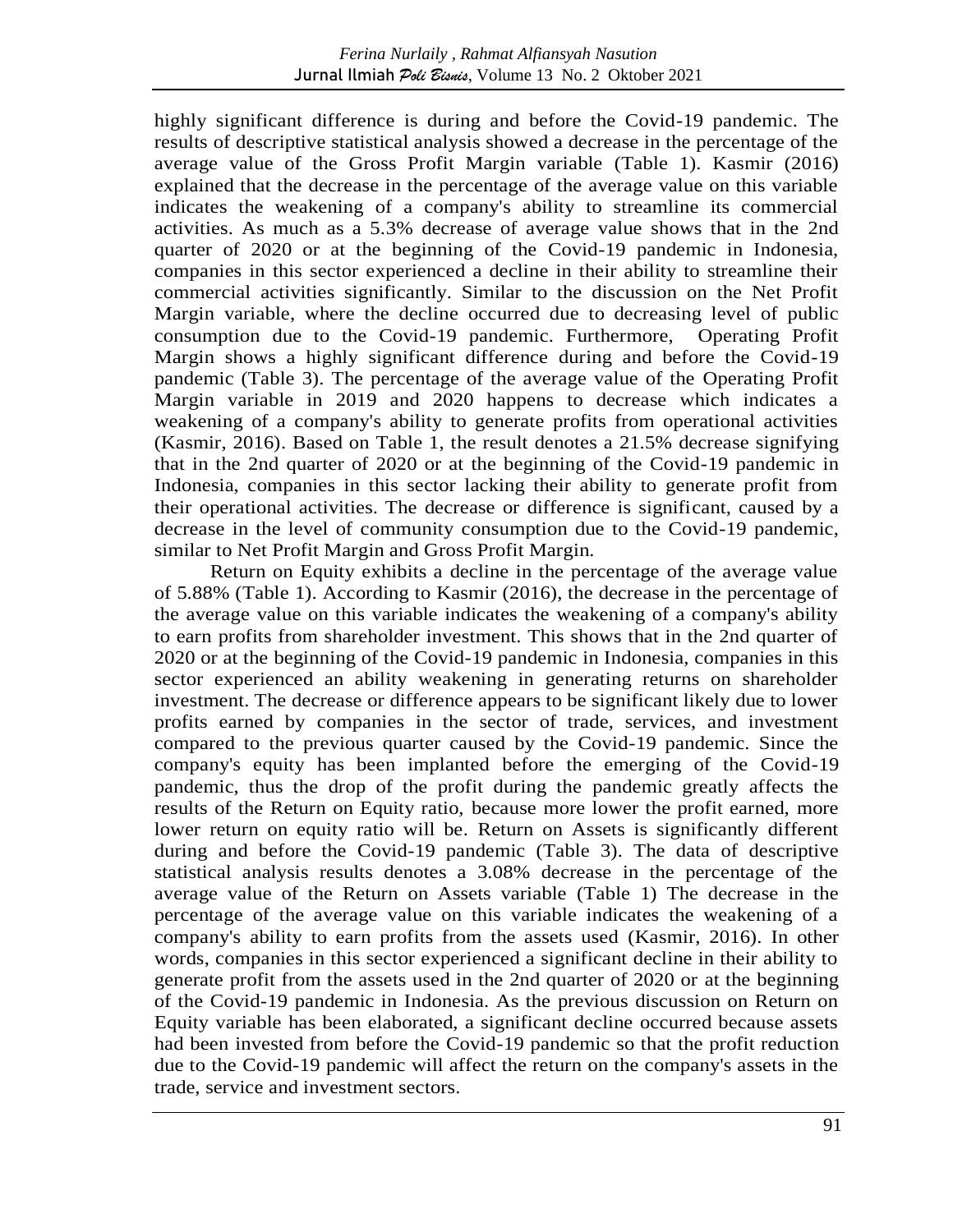Debt to Equity Ratio variable shows a significance value of 0.220 which does not indicate a significant difference during and before the Covid-19 pandemic (Table 3). However, based on the results of descriptive statistical analysis, this variable increase in the percentage of the average value of 4.49% (Table 1). According to Kasmir (2016), the increase of average value on this variable signifies the weakening of a company's ability to manage debt compared to its net capital. Based on those two test results it can be concluded that although the statistical results do not show a significant difference, many companies in the trade, services, and investment sectors have increased their Debt to Equity Ratio. The drop of the profits causes the equity of the company to also decrease, as the profit brought to the profit account in the equity is small which results in a decrease in the value of equity. On contrary, Roosdiana (2020) stated that there are significant differences in the solvency ratio in property and real estate companies listed on the IDX before and during the Covid-19 pandemic. A significant difference is neither encountered by the Debt to Assets Ratio (Table 3). The result of descriptive statistical analysis reveals an increase in the percentage of the average value of 3.51% (Table 1). According to Kasmir (2016), the increase in the percentage of the average value on this variable indicates a rise of assets number financed by debt and the weakening ability of a company to manage assets financed by capital in the 2nd quarter of 2020 or during the Covid-19 pandemic. These two test results show that although there is an increase in the average value, it is only 0.0351 or 3.51% or statistically not significant. In conclusion, the company was still able to manage its Debt to Equity Ratio before and during the pandemic.

## **CONCLUSIONS AND SUGGESTIONS**

The overall result shows that almost every variable drops in performance. In terms of liquidity, the decline was statistically significant but the decrease was not hypothetically significant. So based on this data, it seems that the company was able to handle the short-term obligation payments in the next few years, and it's expected to continue to survive because the end of the global Covid-19 pandemic cannot be predicted with certainty. In terms of profitability, there is a greatly significant difference during and before the Covid-19 pandemic. Moreover, there are many companies that experienced a great decline in current conditions. If there is no change made, it is predicted that in a year the rate will eventually decline at 100%, which means bankruptcy. Furthermore, this situation is likely to continue in the next few years, thus a breakthrough is needed in overcoming problems in this business sector. And lastly, in terms of solvency, there is no significant effect on this ratio. But statistically, there is an increase in this ratio, which indicates the weakening of a company's ability to manage assets. Similar to profitability ratio where if no change is made in this line of business, then in a year or two the companies may be liquidated due to the inability in paying the debts. Special attention is highly required to keep these companies surviving in such conditions. Future research can design a longer period to be able to analyze the duration needed for companies in certain sectors to be able to rebound and rise from crisis conditions. Hence, a better result can be obtained and will be useful for